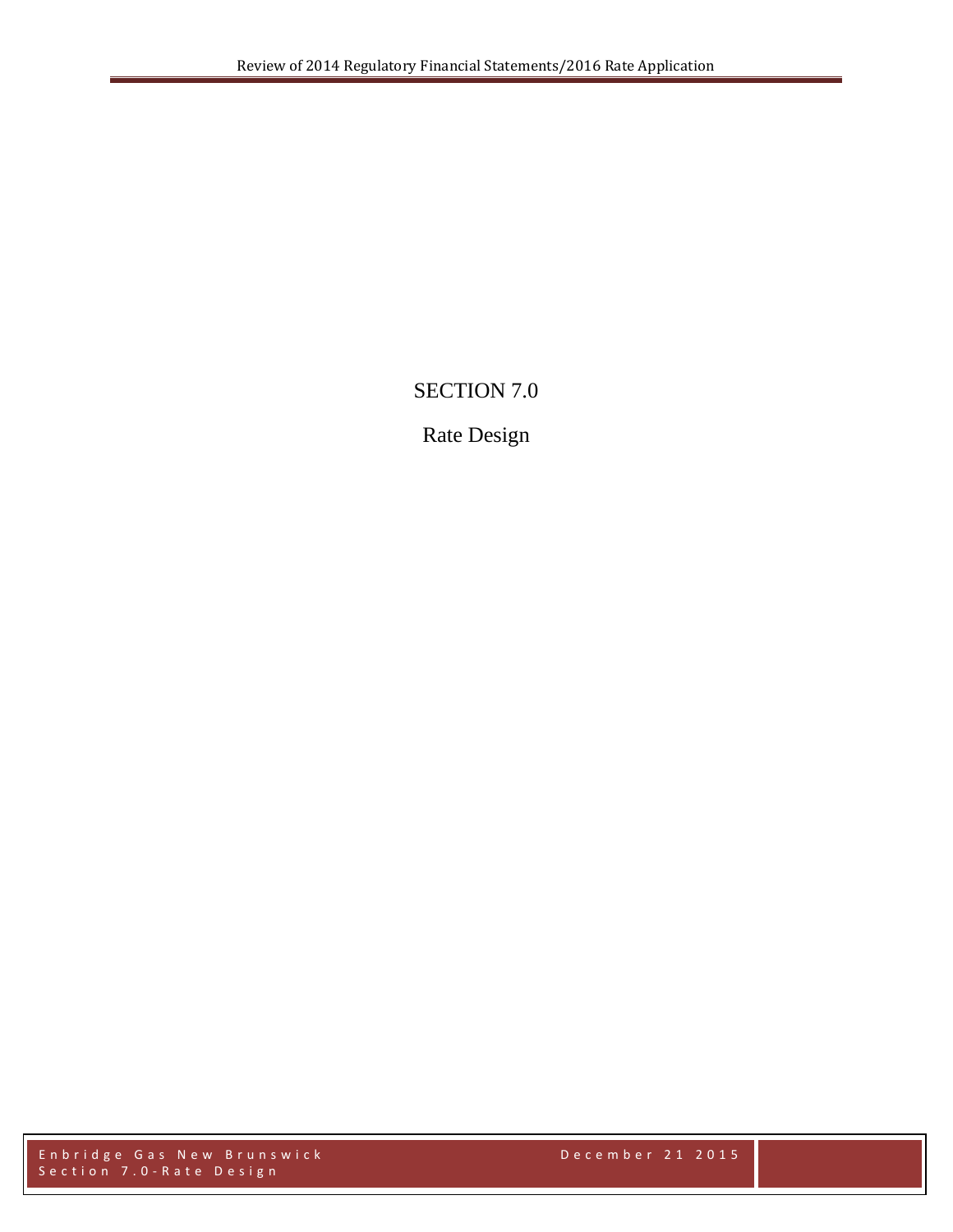## 1 **7.0 Rate Design**

 Enbridge Gas New Brunswick (EGNB) continues to operate in the development period as a start- up utility facing numerous unique challenges as compared to traditional gas Local Distribution Companies (LDC). One of those challenges is found in addressing cost of service and rate design within the variety of constraints posed by the extent of its competitive markets, legislation and the regulatory compact. Current propane market realities coupled with the winter supply constraints for natural gas in the Province have changed the competitive dynamic significantly since the 2015 rates were adopted. To understand the rate design proposals presented by EGNB, it is necessary to begin with a discussion of the current constraints and how they interact to adversely limit the range of rate design options. This evidence consists of four sections: Section One: The Rate Design Background, Section Two: Rate Design Tools and Issues, Section Three: Proposed Rate Designs for 2016 and Section Four: Flex Rates.

## 13 **Section One: The Rate Design Background**

 To understand the background for rate design, this section begins with the well-known concept of the regulatory compact as discussed in the filing for rates for the last several years. The regulatory compact can be summarized as a series of rights and obligations that represent the implied contractual relationship between the regulated utility and the regulatory authority.

| <b>OBLIGATIONS</b>                    | <b>RIGHTS</b>                                                                      |
|---------------------------------------|------------------------------------------------------------------------------------|
| Obligation to serve.                  | Right to a reasonable return.                                                      |
| Provide safe and reliable<br>service. | The provision of service is subject to reasonable<br>rates, rules and regulations. |
| Charge non-discriminatory<br>rates.   | Receive protection from competition.                                               |
| Charge just and reasonable<br>rates.  | Right of eminent domain.                                                           |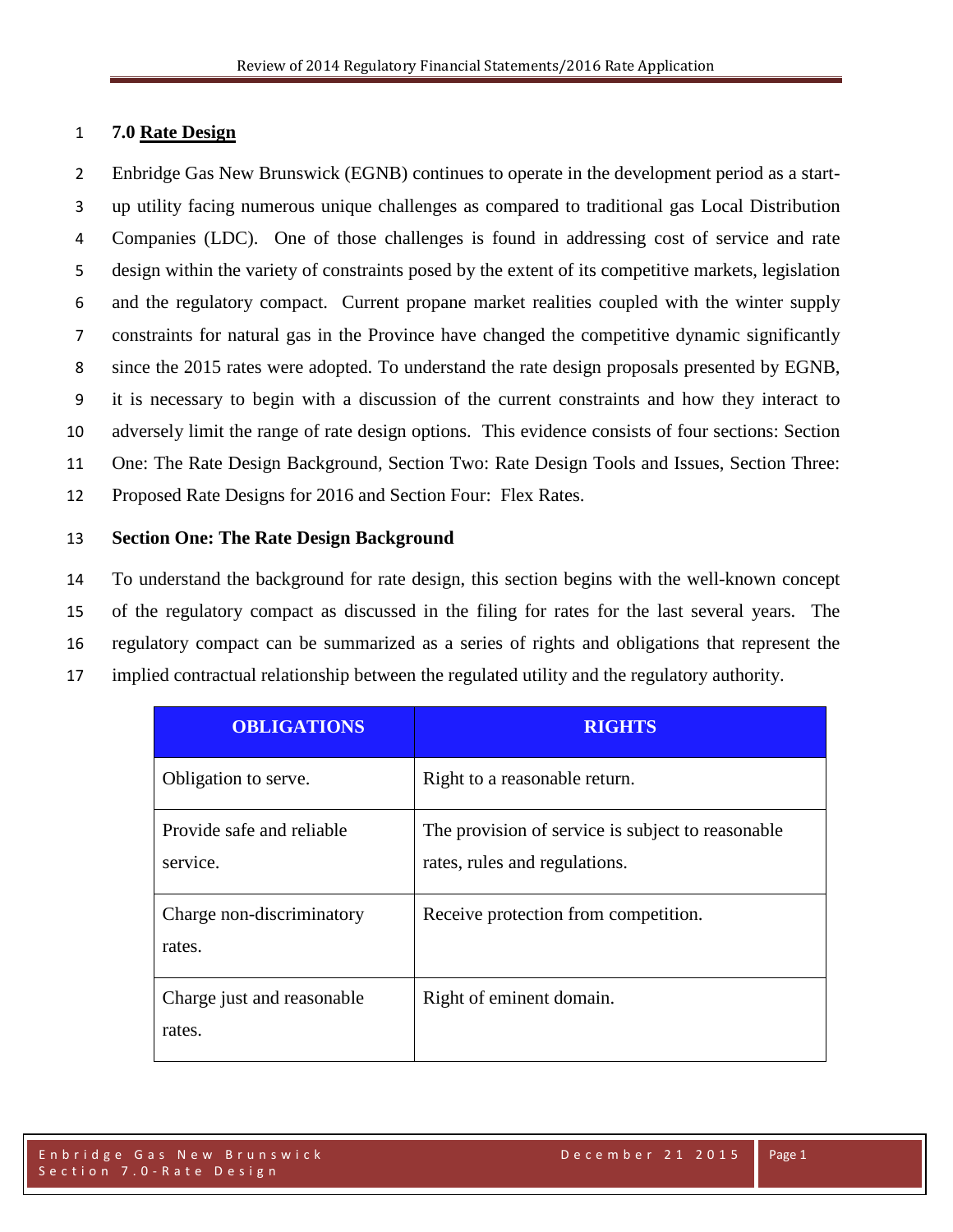None of these obligations are unlimited in the sense that the terms of service and rules and regulations place limits on the extent of the obligations through such things as line extension policies or policies related to shutting off customers for non-payment. As the list illustrates, there are significant rights and obligations related to the issue of rate design. In this list the obligations to provide non-discriminatory rates and to charge just and reasonable rates are imposed by the regulatory authority through the rate case process. Similarly the rates approved by regulation must satisfy three rights. First, the rates approved must provide the utility with a reasonable opportunity to earn a return that is consistent with returns earned by the market for entities with similar risks, i.e. the reasonable return. Second, the rates need to be reasonable including recovering the revenue requirement and producing residual revenues after prudently incurred costs sufficient to reward shareholders for the risk of the investment and to allow the utility to attract capital on reasonable terms. Third, the rates must allow the utility to provide competitive services at competitive prices while still satisfying the two previous rights. EGNB has the difficult task of proposing rates that protect these rights but in addition must satisfy legislative mandates that make this task very difficult.

 Where some customers have competitive options, the regulator is not relieved of the obligation to allow the utility an opportunity to earn the allowed return through rates that in total recover the cost of service including a reasonable return. Essentially, this means that the rate revenues from competitive customers plus the rate revenues from captive customers must equal the total revenue requirement or the cost of service.

 The issue of reasonable rates for customers who have no economic option to taking service from the utility is neither new nor novel. The concept has been discussed in economics literature and in regulatory decisions under several different descriptive terms such as "Constrained Market Prices" or "Constrained Differential Pricing". These concepts have been applied in a number of regulatory settings. For example, the Interstate Commerce Commission, the predecessor regulatory agency to the Surface Transportation Board, discussed the concept of CMP as a basis for establishing reasonable rates for captive shippers. In doing so they established three clear standards for assessing a reasonable level of rates: (1) revenue adequacy for the company; (2) 29 management efficiency for the service provided; and (3) the Stand Alone Cost (SAC) test. These three tests represent fundamental rights and obligations of the regulator and the utility. The rates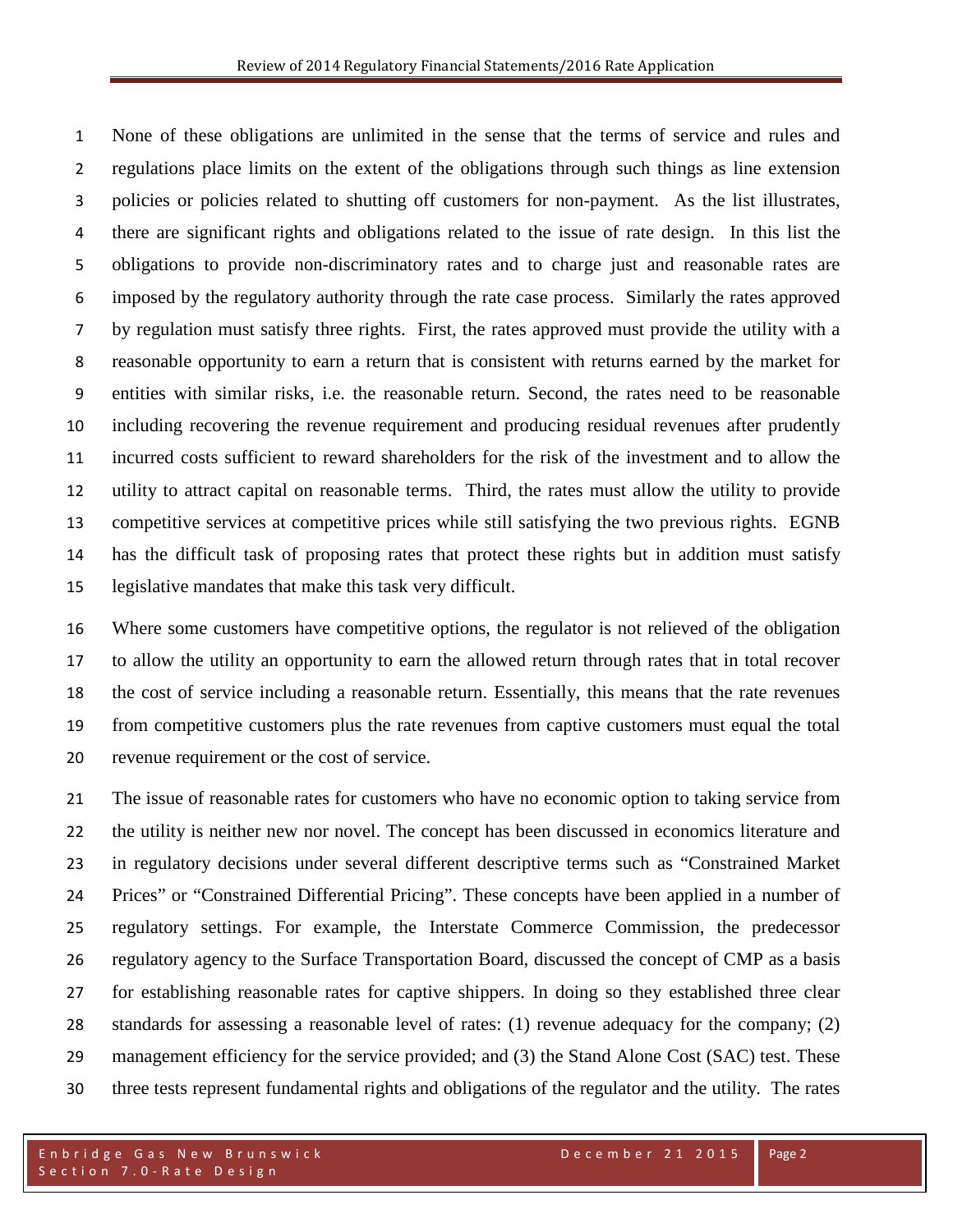proposed in this case satisfy these three principles. They produce the proposed revenue requirement. Management has been efficient in finding practical and cost effective ways to reduce the revenue requirement while maintaining a safe and reliable system. Finally, the proposed rates meet the Stand Alone Cost Test for each class of customer. Where that test is not satisfied for individual customers, EGNB has proposed a mechanism to allow them to reduce rates to the competitive level to retain customers.

 Among the binding constraints are the legislative mandates that Small General Service rates be based on a target annual discount of 20% below the delivered cost of electricity. The essential problem with this mandate is that it assumes that most customers have switched from electric service to gas. The evidence is that almost twice as many residential customers switched from oil to natural gas. Based on data for the twelve months ended in August 2015, 5439 customers switched from oil to natural gas and 2820 switched from electricity. This different impact in switching is not surprising given that the capital cost of switching is higher for electric customers and electric costs are historically lower than the cost of oil giving natural gas a more competitive advantage relative to oil. By setting the competitive rate by regulation, EGNB is forced to provide much larger benefits for oil customers than is warranted by competitive considerations. In providing these extra benefits, other customers must make up for the shortfall in revenue requirement that impose additional risks on other classes of service. In this case, the Mid General Service customers have also reached the competitive price ceiling and have had their volumetric rates reduced accordingly.

 Significantly, there is no opportunity under rates that are significantly volumetric based for EGNB to have an opportunity to earn its allowed return. This occurs because rates are designed on the basis of normal weather and a forecast of test year volumes that may or may not be achieved. As actual weather varies from normal weather, EGNB's return is either higher than allowed when weather is colder than normal or lower than required when weather is warmer than normal. The end result of significant fixed cost recovery through volumetric rates is a level of revenue stability that makes capital attraction difficult. This problem is made more difficult by the ability of customers to switch from gas to an alternate fuel on a limited basis to avoid the high commodity charges associated with market based gas commodity charges and fluctuating prices for competitive fuels. The competitive fuels market is significantly impacted by the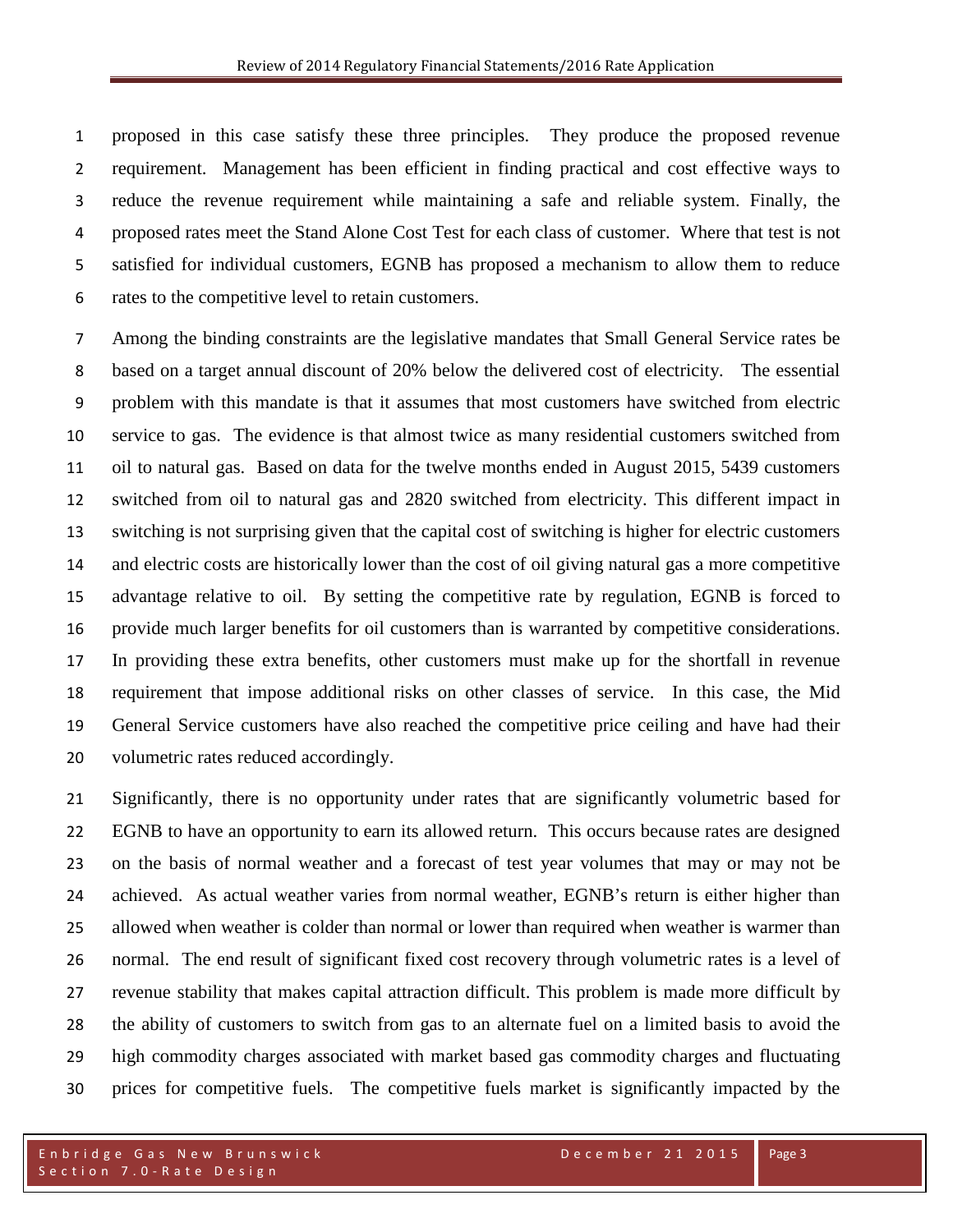relatively higher commodity prices of western Canadian gas in the New Brunswick market as compared to other Eastern states where more gas is sourced from US shale gas sources such as Marcellus Shale. Historically, EGNB had available a deferral account that made it indifferent to weather, forecast error and even these competitive forces. Changes in regulation have eliminated this tool that is widely used in other jurisdictions so that EGNB is adversely impacted by both the competitive realities in the New Brunswick market and the significant volumetric based recovery of fixed costs. Ultimately, EGNB is faced with the problem of constrained optimization for recovery of its revenue requirement such that significant changes must occur in the definitions of rate classes and the design of rates. Further, it may be necessary to consider additional rate design tools such as full decoupling of rates from volumetric recovery of fixed costs and that decoupling must occur in real time without deferral or variance accounting.

 The issue of competitive markets is noted above in part by the residential dilemma of offering far too much savings for customers who have shifted from oil while effectively eliminating any ability to convert customers from electricity because even a twenty percent savings will be inadequate to cause the customer to incur the added capital cost of the conversion without direct conversion cash incentives. This will only serve to lengthen the development period since it will not be possible to obtain the necessary economies of scale to create viable long-term competitive market prices absent significantly lower delivered costs of the gas commodity. The competitive market issues also arise in other classes of service as the propane alternative has become economic for some customers. The issues differ from class to class and the economics of alternative fuels are very different. For example, oil and propane require onsite storage and payment on delivery whereas gas and electricity deliver the service as needed and payment is in arrears. In particular, the MGS and LGS classes have become subject to the cost of propane becoming a viable competitive option necessitating that these rate classes must be managed within that additional constraint.

#### **Section Two: Rate Design Tools**

 In this section, the particular rate design tools available to EGNB are discussed. Essentially, EGNB uses a combination of customer, demand and volumetric charges to recover its revenue requirement. For smaller customers, only customer and volumetric charges are practical based on current meter technology. Further, there is a limit to the level of the customer charge in rate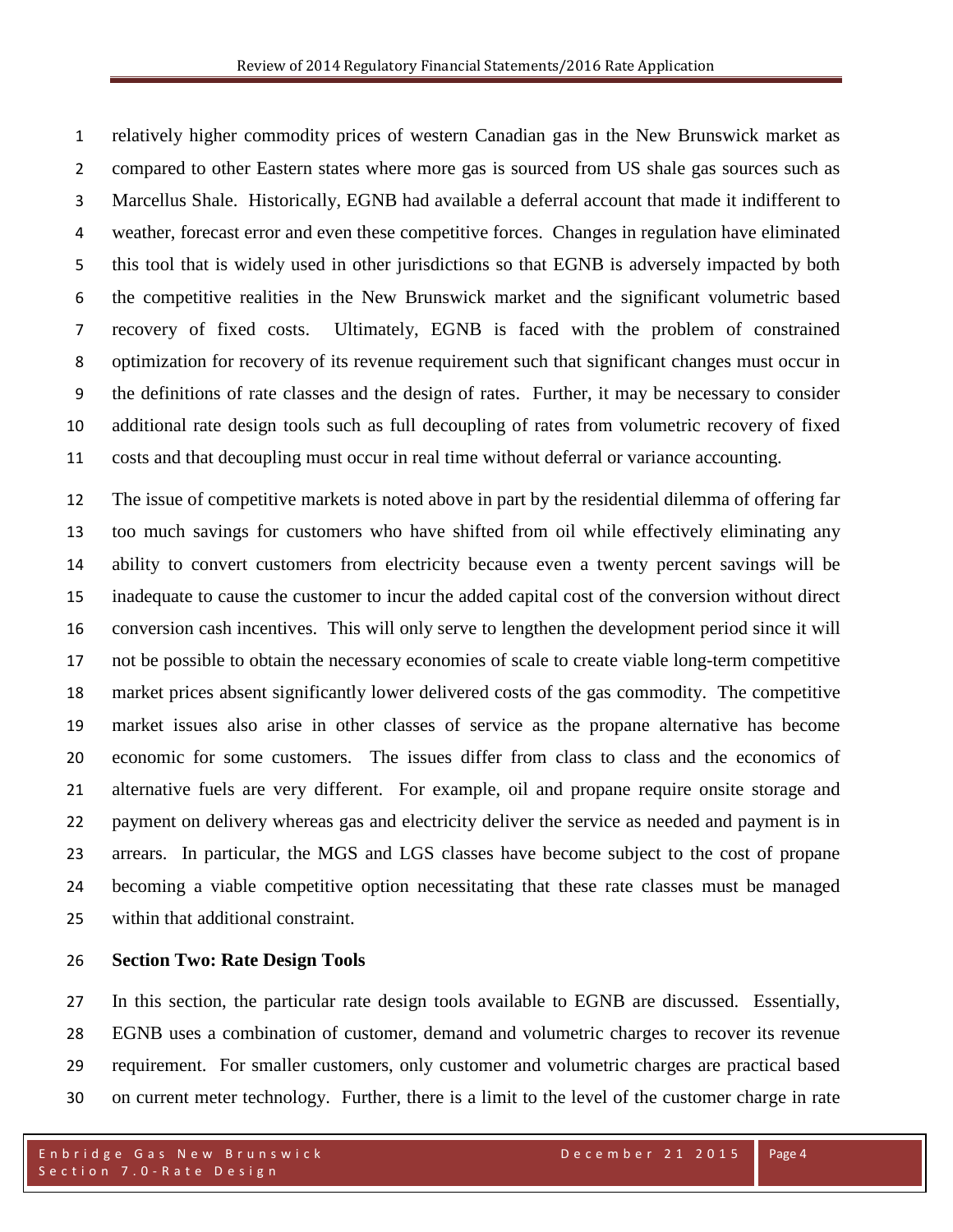design before it drives away customers who use small amounts of gas on a monthly basis. In other words, raising the customer charge to promote revenue stability and closer tracking of costs would result in exceeding the competitive price ceiling for a group of low use customers. The reason is quite simple in that spreading a high monthly customer charge over very few GJs of annual use results in charges that exceed the cost of another alternative.

 The competitive effect on the smallest customers in a rate class precludes continuing to propose large increases in the customer charge to benefit revenue recovery even though doing so would reduce the intraclass subsidies associated with volumetric rates. Thus, the only available option is to increase the volumetric charges and thereby decrease the revenue stability of EGNB. In the Small General Service class where the volumetric charge is effectively a residual charge to recover the difference in the competitive target for the bundled delivery cost of gas and the competitive alternative less the twenty percent annual savings, small increases in the customer charge are possible. In this case, it is also possible to increase the customer charge for the Large General class and to maintain the same volumetric charges as in the prior year. This change is part of the gradual approach to move the customer charge closer to the cost based customer charge. Finally, where demand charges are available, the utility cannot increase demand charges at will because doing so creates potential adverse impacts on low load factor customers in the class. It is necessary to review all of these issues for each rate design proposal that EGNB brings forward to the Board. EGNB has worked diligently to design new rates that manage these constraints and at the same time increases fixed cost recovery in fixed charges.

 There are a number of other rate design and regulatory tools in use in Canada and the United States that provide a better opportunity for regulated utilities to actually earn their allowed return. These tools rely on deferral or variance accounts or rate riders that adjust rates for changes in specific costs as identified in the riders. These tools are necessary based on a variety of costs or revenues that are wholly or partially beyond the control of the management of a utility. There is a long-established regulatory practice of according flow-through treatment to unpredictable and uncontrollable costs so that customers pay the actual costs and there are no windfall gains or losses. Examples of these flow-through cost adjustments include Revenue Smoothing Mechanism (RSM) that is effectively a full decoupling provision, Pensions and Benefit Expenses, Tax Expenses and other non-controllable expense items such as gas costs and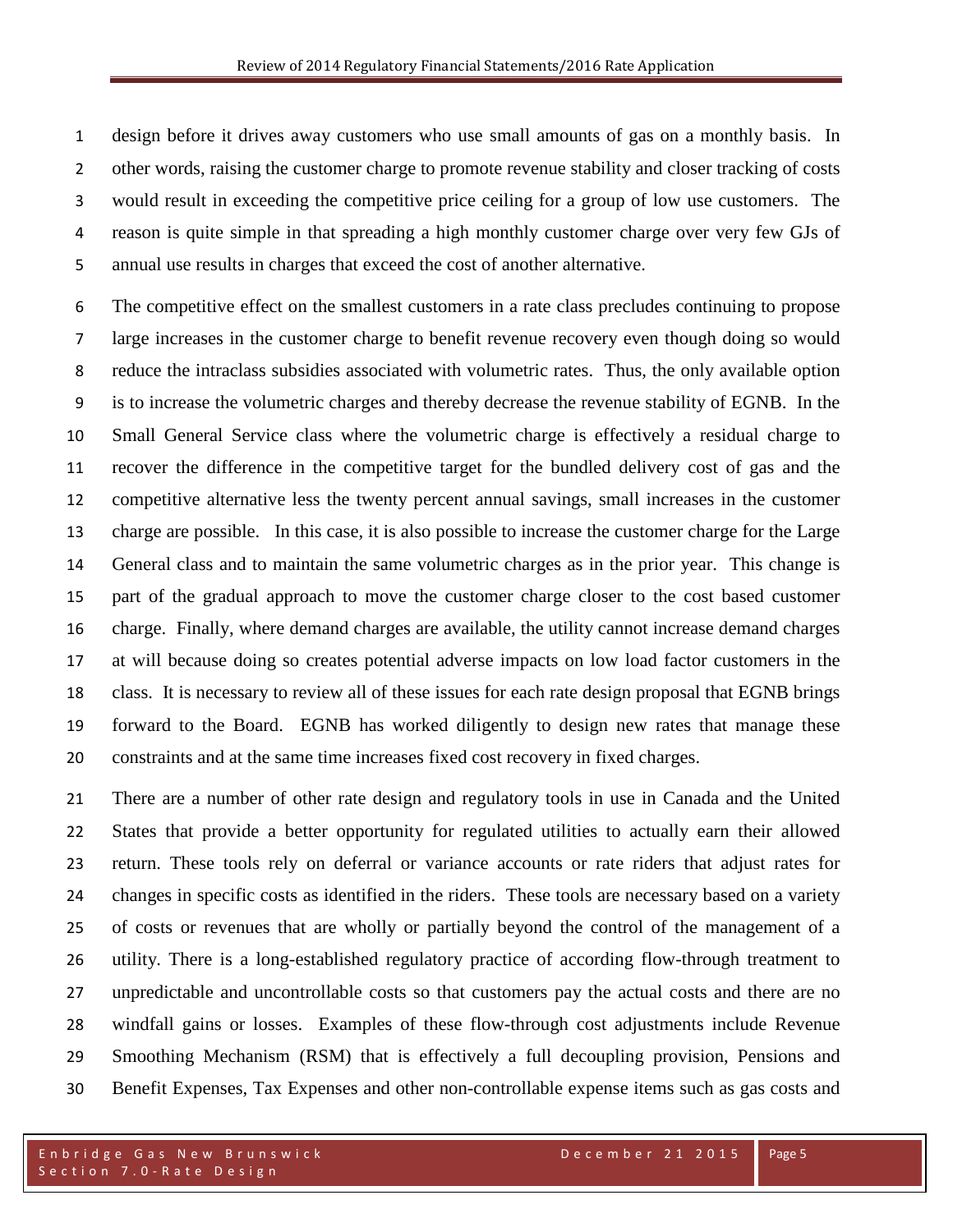pipeline charges. For example, revenue decoupling has been approved in British Columbia, Alberta and Ontario. Further, Ontario is currently discussing the use of decoupling for electric distribution and has stated a policy preference to develop decoupling through Straight Fixed Variable rates for electric distributors.

 In order for EGNB to remain a viable utility in the face of conflicting constraints, the rate design tool kit must become more creative and more effective at providing a sound financial footing for EGNB going forward. EGNB requires the opportunity to have much more rate flexibility that can only come from legislative changes and from the Board encouraging innovative options to meet both the revenue requirement and still providing the rate flexibility needed to operate in the unique competitive environment in the Province.

#### **Section Three: Proposed Rate Designs for 2015**

 The rate design process begins with the allocation of the revenue requirement among the various classes. Since there is a mix of market-based and cost based rates, the first step is to determine the market constraint on rates as it relates to the cost of service revenue requirement. In the case of the redefined SGS and MGS classes as discussed below, the market-based rate produces revenue less than the cost of service requirement. All other cost of service rates are below the applicable market-based rates in total but not for every customer in the class. The following table compares the cost of service revenue requirement to the equivalent market-based revenues.

|                | Table 2                                                                                    |            |            |            |           |            |            |
|----------------|--------------------------------------------------------------------------------------------|------------|------------|------------|-----------|------------|------------|
|                | <b>Comparison of Market-Based Revenues to Cost of Service Revenues by Class of Service</b> |            |            |            |           |            |            |
|                | SGS<br><b>MGS</b><br><b>LGS</b><br><b>CGS</b><br><b>ICGS</b>                               |            |            |            |           |            | <b>OPS</b> |
| $\overline{4}$ | Market based rates revenue                                                                 | 6,162,930  | 12,334,877 | 14,484,469 | 6,765,281 | 13,167,693 | 241,519    |
|                | COS Revenue Requirement (RR)                                                               | 15,020,511 | 13,042,087 | 6,475,664  | 4,499,364 | 5,267,487  | 78,869     |
| 6              | Ratio of COS RR to Market Based<br>Revenue                                                 | 41%        | 95%        | 224%       | 150%      | 250%       | 306%       |

As the table illustrates, the SGS class based on the required comparison to residential electric

[1](#page-6-0) rates results in a substantial revenue shortfall from the cost of service revenue requirement.<sup>1</sup>

<span id="page-6-0"></span>Further, the table illustrates that the potential for the MGS class based on market conditions rates

This shortfall would be less if the rates were compared to current oil prices instead of residential electric service.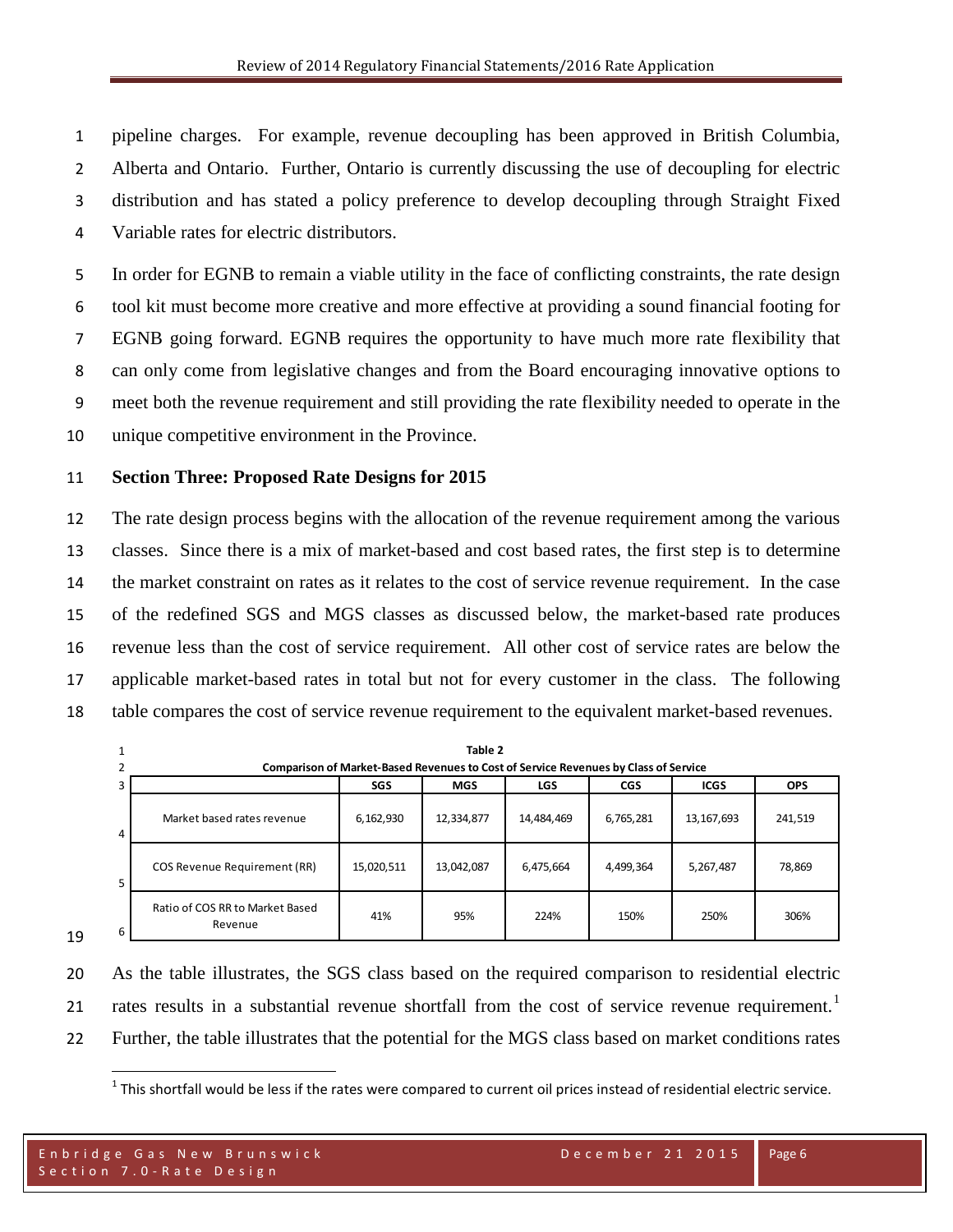must be adjusted to meet the competitive market test. As a result, the MGS class has seen a rate

decrease in its proposed volumetric rates to meet the competitive market test. The other classes

have seen minimal rate decreases sufficient to recover the remainder of the revenue requirement

which is substantially lower in the current proposal than last year's revenue requirement.

|    | Table 3                                                                           |           |             |             |           |           |         |
|----|-----------------------------------------------------------------------------------|-----------|-------------|-------------|-----------|-----------|---------|
|    | Revenue Increases by Class and Percent                                            |           |             |             |           |           |         |
| з  | <b>ICGS</b><br><b>SGS</b><br><b>CGS</b><br><b>OPS</b><br><b>MGS</b><br><b>LGS</b> |           |             |             |           |           |         |
| 4  | Dollar Change                                                                     | 1,371,642 | (4,368,678) | (2,059,139) | 1,609,367 | 645,470   | 33,414  |
| 5. | Percent Change                                                                    | 29%       | $-26%$      | $-15%$      | 31%       | 10%       | 23%     |
| 6  | <b>Total Revenue</b>                                                              | 6,162,929 | 12,315,233  | 11,908,202  | 6,753,755 | 7,062,800 | 181,034 |

 The dollar changes in the above table produce the target increase or decrease for the class revenue requirement found in the total revenue line for each rate. The proposal represents the most practical solution to meeting the EGNB revenue requirement given the numerous constraints imposed on the rate design.

The EGNB rate design proposal consists of the following factors:

- 1. Recognition that further increases in fixed charges is not practical because of the bill impact on low use customers within the class as the customer charge would begin to force smaller customers off the system;
- 2. The SGS rate has the same customer charge as the current charge and a volumetric charge increase so that the rate remains at 20% below the cost of electricity;
- 3. Volumetric charges have been held constant or decreased for the other rate classes where possible to still meet revenue requirement.
-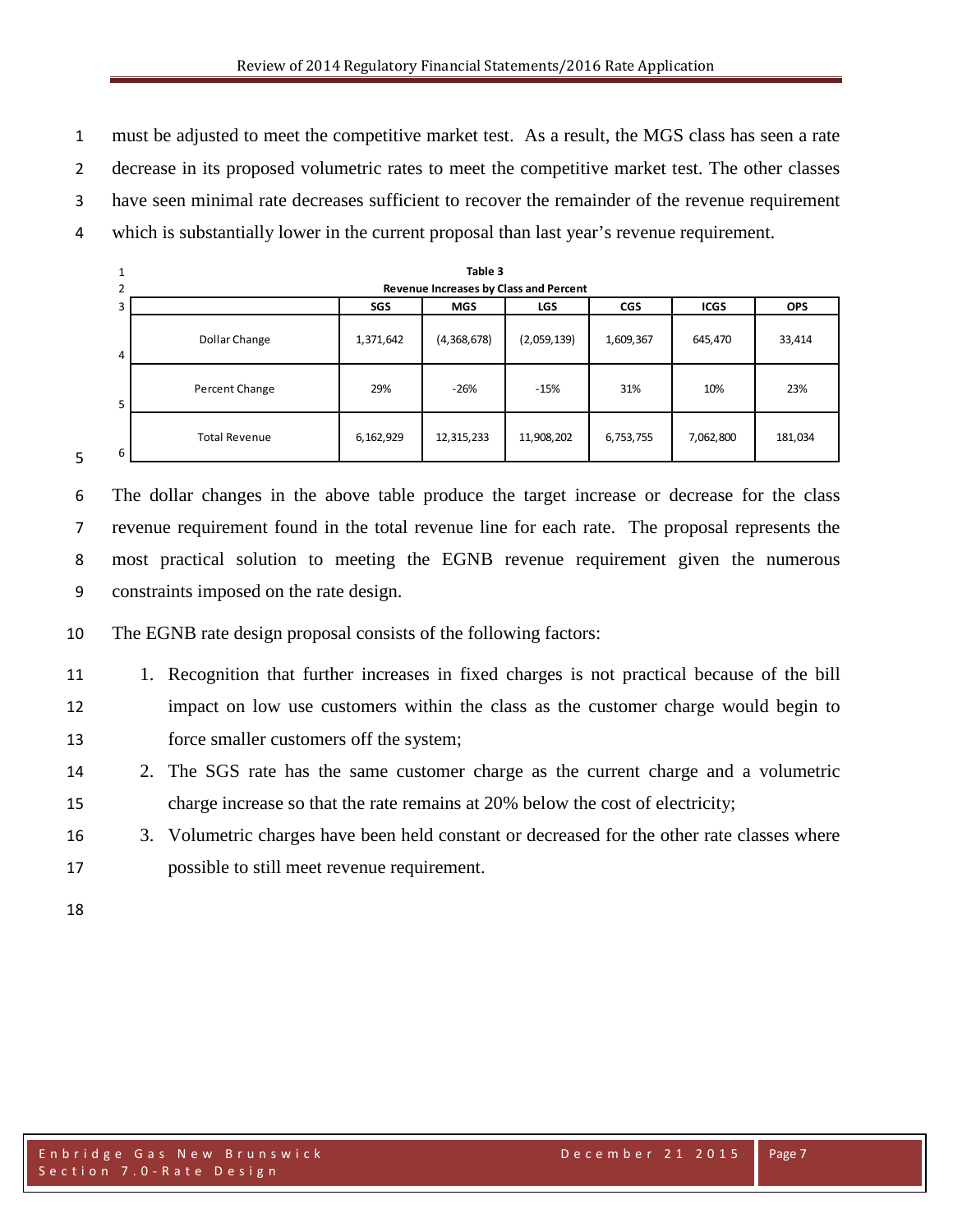- The SGS class is a residential class defined as follows:
- Dwellings: a private suite of rooms used for living purposes in which the occupants have access to all rooms
- Dwelling out buildings
- Individually gas metered, self-contained dwelling units within an apartment building.
- The proposed SGS rate is as follows:

| <b>Small General Service</b> | <b>Rate Design</b> | <b>Revenue</b> |
|------------------------------|--------------------|----------------|
| <b>Customer Charge</b>       | \$18.00            | \$1,773,576    |
| Block 1                      | \$7.2410           | \$4,389.353    |

The MGS rate is applicable to all general service customers who use less than 250 GJ per month

who do not qualify for the SGS rate. The proposed MGS rate is as follows:

| <b>Mid General Service</b>                     | Rate Design | Revenue      |
|------------------------------------------------|-------------|--------------|
| <b>Customer Charge</b>                         |             |              |
| Maximum consumption up to 60 GJs / mth         | \$20.00     | \$1,237,795  |
| Maximum consumption. greater than 60 GJs / mth | \$50.00     |              |
| <b>Block 1</b>                                 | \$10.3829   | \$10,210,250 |
| <b>Block 2</b>                                 | \$8.0820    | \$867,188    |

 With the addition of commercial customers using less than 60 GJ in any month, it is necessary to continue graduated customer charges so that the smaller customers using less than 60 GJ in any month would not experience too large an increase as the result of the fixed charge. The concept of graduated customer charges is not new and EGNB has recommended the use of graduated customer charges where costs differ based on the size of the customer. In particular, meter costs increase as the size of the customer increases. Graduated customer charges track those increases in cost. In addition, where customer charges recover less than the full customer related costs, the first rate block should be higher than the second block as in this proposal. The definition of the LGS, CGS, ICGS and OPS rates remain the same. Each rate continues to use the same rate design elements approved in the prior rate cases. With respect to the LGS

- class, the fixed components have been increased and the volumetric components have decreased
- to produce the proposed revenue requirement. For the CGS and ICGS rate classes, stability is
- evident, the changes are minimal and a small Winter block charge decrease is noted. The OPS
- rate increase is applied to the volumetric charge.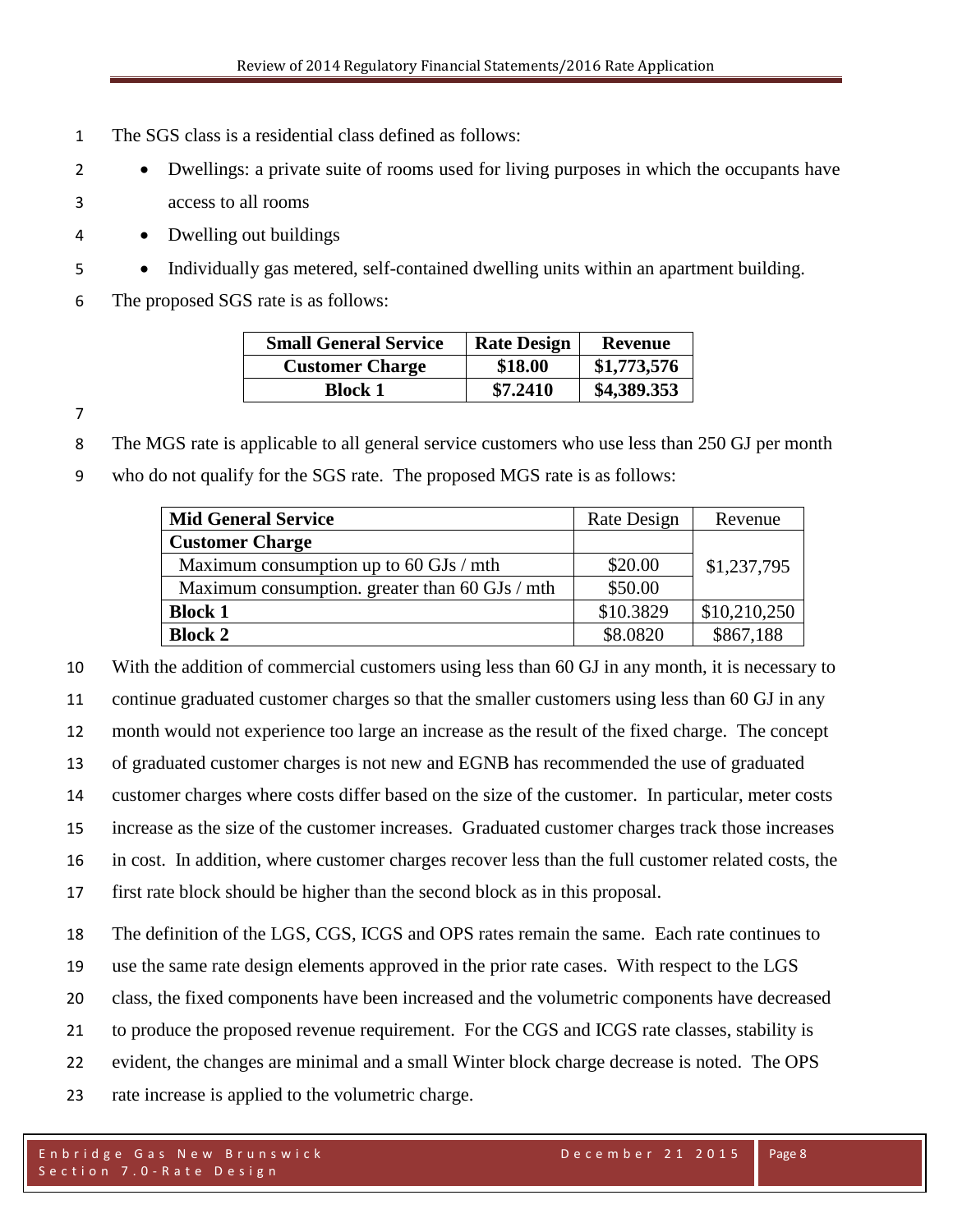EGNB believes that this comprehensive approach to addressing rate design produces rates that are just and reasonable.

### **Section Four: Flex Rates**

 During the hearing in Matter 253, the concept of providing a special rate or discounted rates for certain groups of customers with competitive fuel options was discussed. Due to the possible threats from compressed natural gas (CNG) and some customers who may have special group pricing for propane and oil, the concept of special contracted rates was discussed. It was testified that maintaining a certain customer at a lower rate would be more beneficial to the natural gas system and the remaining customers than losing the customer and its revenue altogether. EGNB testified that it could entertain the potential for contracted rates if evidence existed to support lower rates for certain customers. 12 In its December  $23<sup>rd</sup>$ , 2014 Decision, the Board indicated that it would also be open to the notion or concept of a flex rate or contracted rate.

 EGNB reviewed different concepts and ideas for a discounted rate mechanism. As the public utility does not have any regulatory tools such as a deferral or variance account to recover the lost revenue from a discounted rate and legislation clearly prescribes the types of rates that are possible, very little flexibility is provided to the public utility in order to develop a discounted rate.

 Considering the facts above, at this point, what is being proposed is a concept and steps as follows:

Load Retention Rate:

This rate shall be granted only in circumstances where it can be shown that:

- <sup>23</sup> The customer's option to use an alternate supply of energy other than natural gas is both technically and economically feasible;
- <sup>25</sup> Retaining the customer's load, at the price offered by this rate, is better for other gas distribution customers than losing the customer load in question;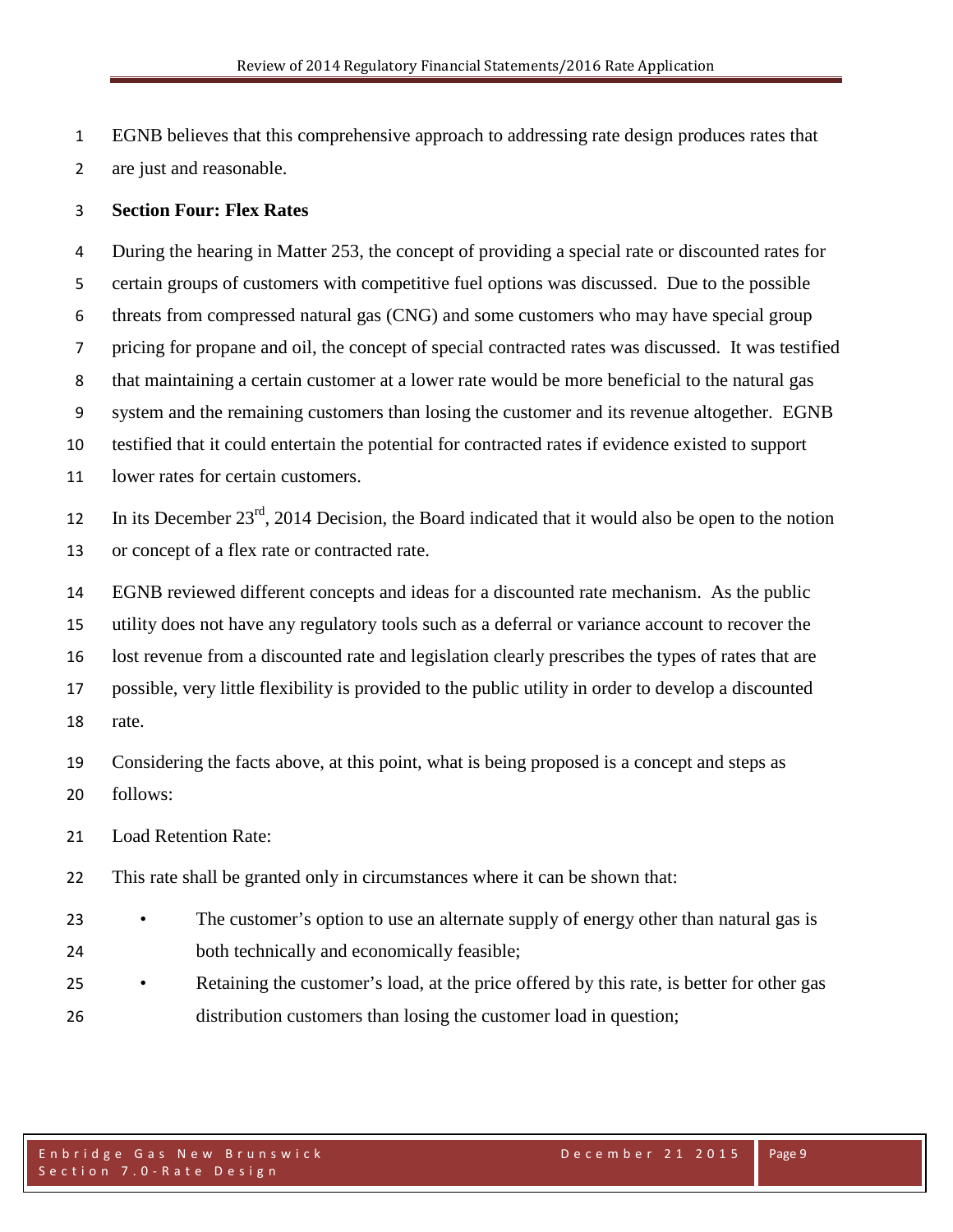| $\mathbf{1}$   | The revenue from service to a customer under this rate shall be greater than the                     |
|----------------|------------------------------------------------------------------------------------------------------|
| $\overline{2}$ | applicable incremental cost to serve such customer and shall make a significant                      |
| 3              | positive contribution to fixed costs; and                                                            |
| 4              | This rate shall be available only to customers whose natural gas needs have been<br>$\bullet$        |
| 5              | supplied by EGNB for at least two consecutive years at the time of the request. It is                |
| 6              | not available for new customers.                                                                     |
| $\overline{7}$ | Step 1: Customer must apply in writing and provide all relevant details as required by EGNB.         |
| 8              | Relevant details to be provided to EGNB should include but not be limited to:                        |
| 9              | Details of location/accounts.<br>$\bullet$                                                           |
| 10             | Detailed and verifiable written information on alternative energy offers.<br>٠                       |
| 11             | Detailed and verifiable information on load profiles for energy offers.<br>$\bullet$                 |
| 12             | Step 2: EGNB analyzes offers versus natural gas equivalent for the applicant's rate class.           |
| 13             | Step 3: EGNB to prepare analysis, results to be filed as evidence for EGNB's next rate               |
| 14             | application.                                                                                         |
| 15             | Step 4: If feasible and appropriate to maintain the applicant, an alternative rate to be established |
| 16             | and filed with the Board which provides the applicant with a savings deemed appropriate for          |
| 17             | both the applicant and EGNB. No more than 5% greater savings than the alternative fuel offer.        |
| 18             | The rate class will be abbreviated with LR referring to Load Retention. E.g.: MGS-LR, LGS-           |
| 19             | LR, CGS-LR, ICGS-LR. Lost revenues will be reallocated to other customers.                           |
| 20             | Step 5: All Load Retention Rates to be reviewed annually at a date to be predetermined.              |
| 21             | Applicants to provide additional details as requested, if required, at this time.                    |
| 22             | Applicants to direct all written requests to:                                                        |
| 23             | <b>Regulatory Affairs Manager</b>                                                                    |
| 24             | <b>Enbridge Gas New Brunswick</b>                                                                    |
| 25             | 440 Wilsey Road, Suite 101                                                                           |
| 26             | Fredericton, NB, E3B 7G5                                                                             |